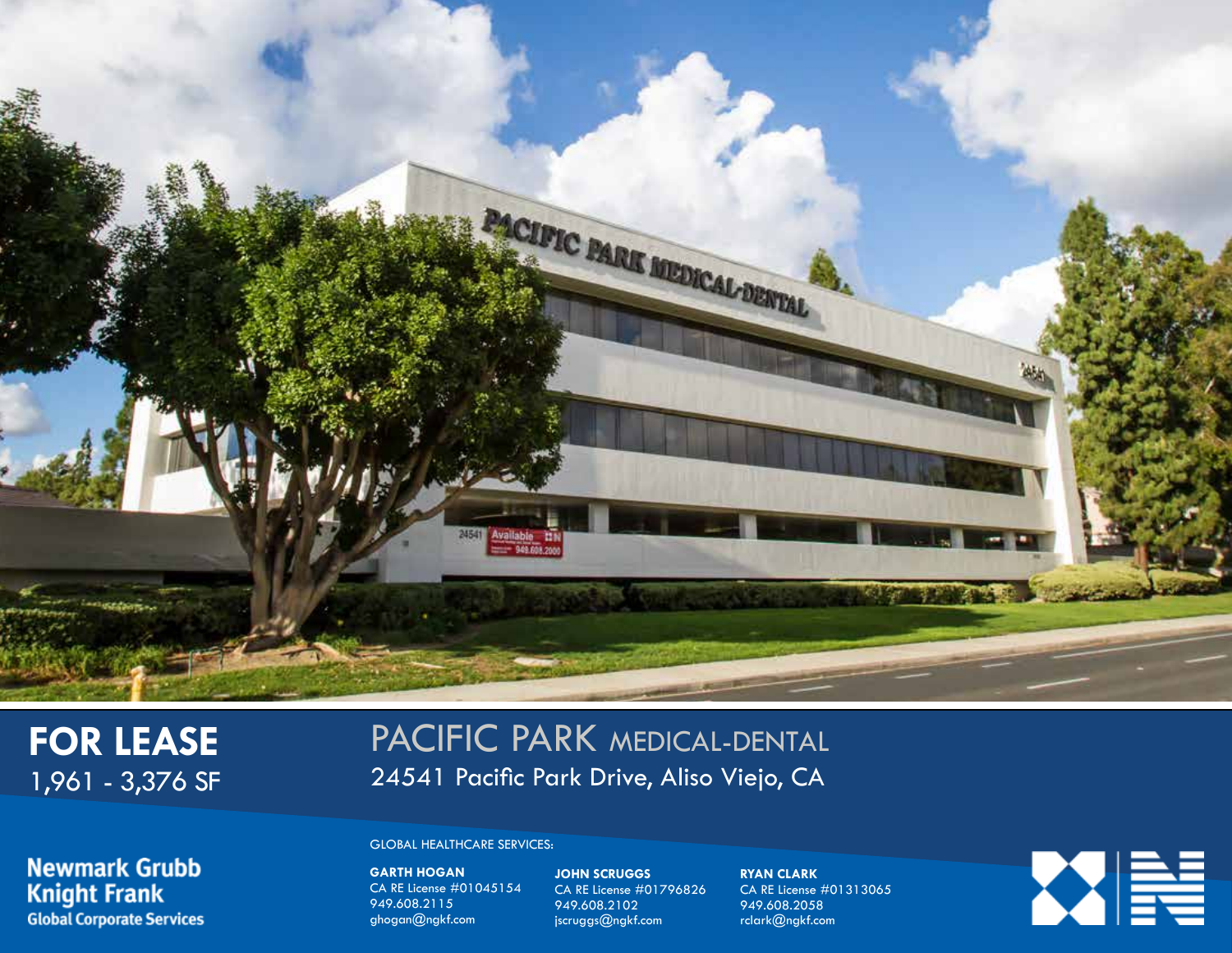

## **PROPERTY DESCRIPTION:**

**Newmark Grubb** 

**Global Corporate Services** 

**Knight Frank** 

24541 PACIFIC PARK MEDICAL-DENTAL is located in the affluent South Orange County community of Aliso Viejo. The property offers an exceptional location and access to local amenities for both patients and practitioners.

## **PROPERTY HIGHLIGHTS:**

- Free covered surface parking
- Tenant improvement package available
- Floor plates ideal for medical doctors
- Immediate access to I-73, local shops, and restaurants
- Interior upgrades and building capital improvements underway

#### GLOBAL HEALTHCARE SERVICES:

**GARTH HOGAN** CA RE License #01045154 949.608.2115 ghogan@ngkf.com

**JOHN SCRUGGS** CA RE License #01796826 949.608.2102 jscruggs@ngkf.com

**RYAN CLARK** CA RE License #01313065 949.608.2058 rclark@ngkf.com

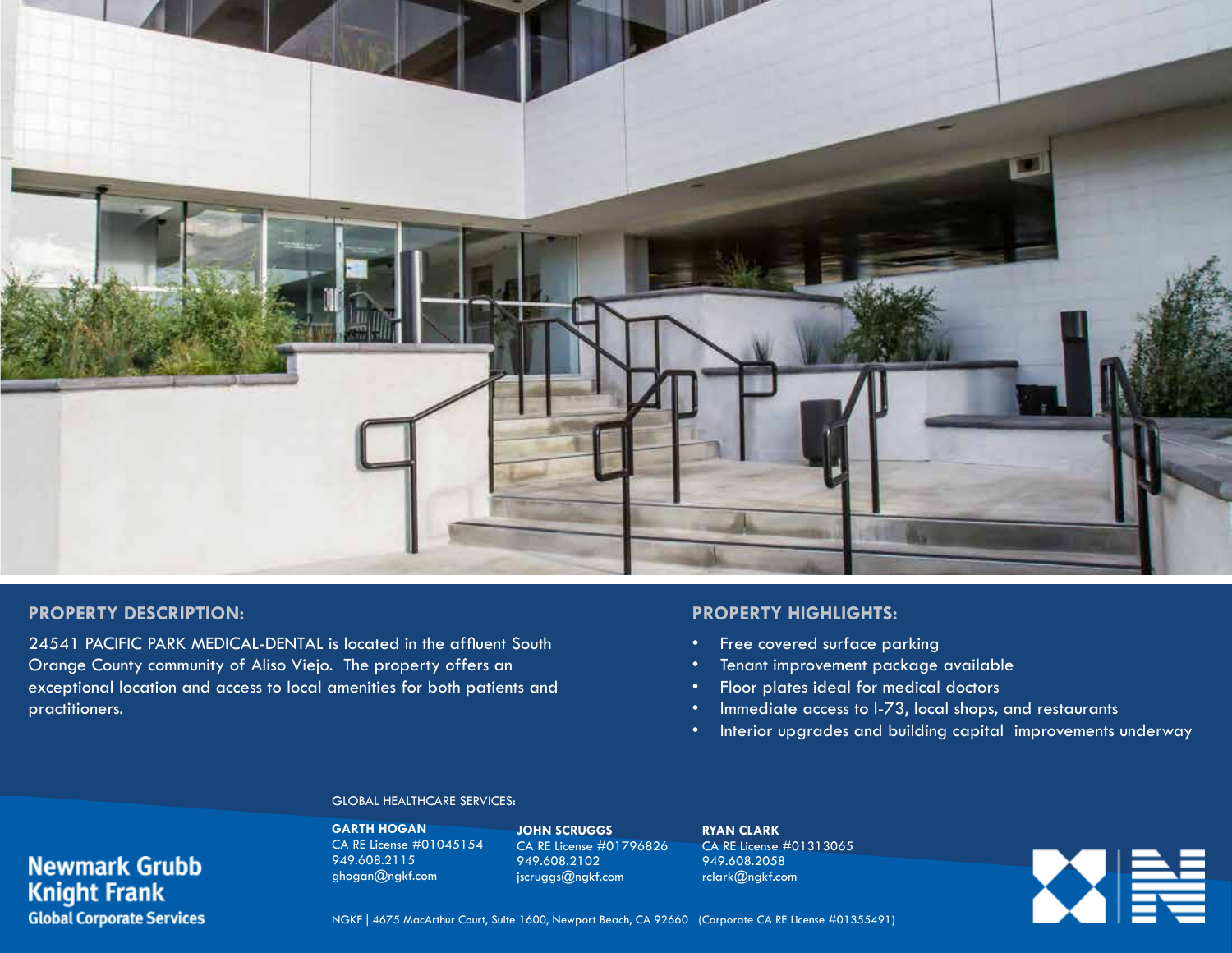## FIRST FLOOR AVAILABILITY

**Newmark Grubb** 

**Global Corporate Services** 

**Knight Frank** 

| Suite | SF    | <b>Available</b> | <b>Description</b>       |
|-------|-------|------------------|--------------------------|
| 109   | 3,358 | Immediate        | • 4 exam rooms           |
|       |       |                  | • Large nuclear room     |
|       |       |                  | • Fitness room           |
|       |       |                  | • Conference room        |
|       |       |                  | • 3 offices              |
|       |       |                  | • 2 bathrooms            |
|       |       |                  | • Waiting room (seats 8) |





#### GLOBAL HEALTHCARE SERVICES:

**GARTH HOGAN** CA RE License #01045154 949.608.2115 ghogan@ngkf.com

**JOHN SCRUGGS** CA RE License #01796826 949.608.2102 jscruggs@ngkf.com

**RYAN CLARK** CA RE License #01313065 949.608.2058 rclark@ngkf.com

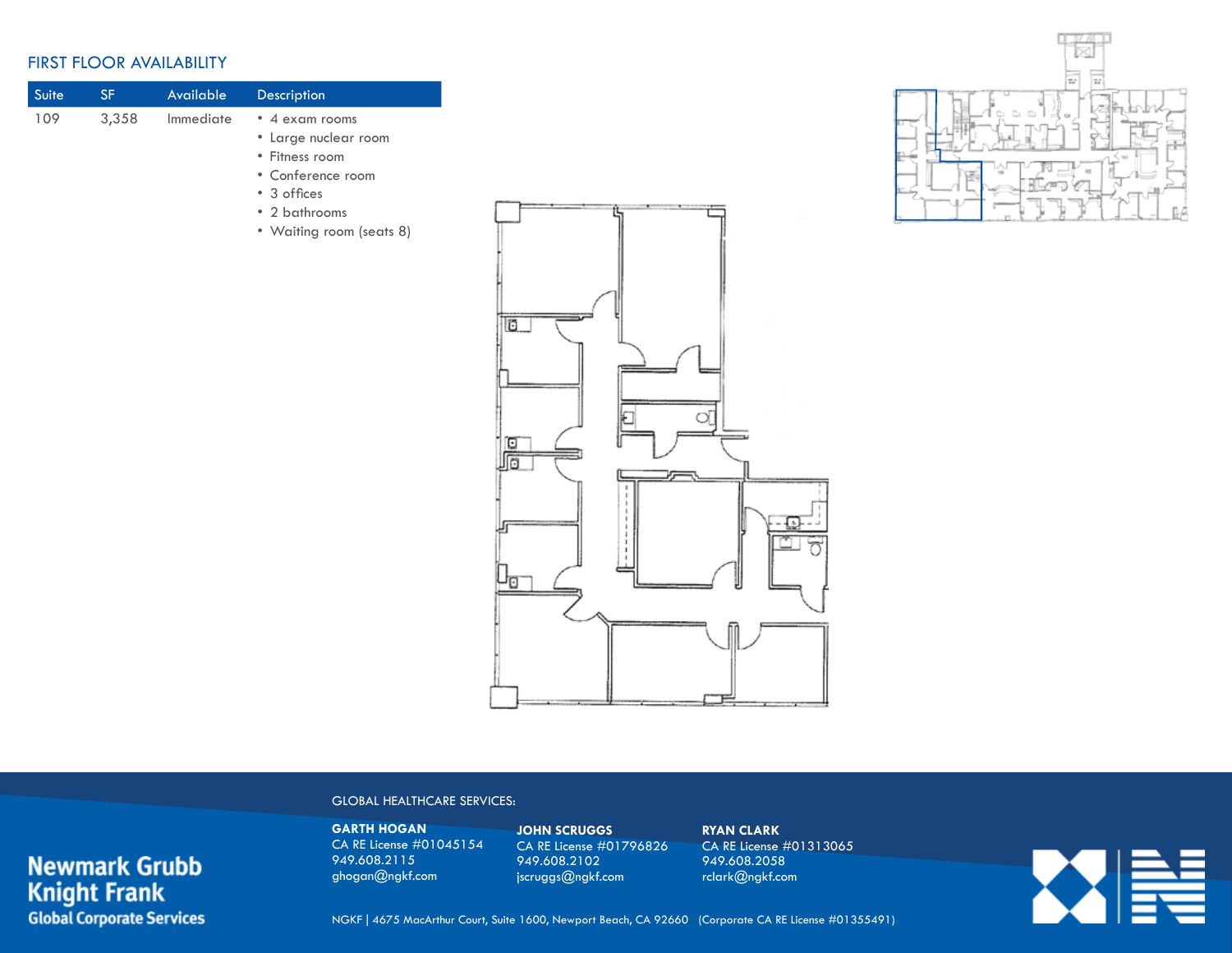## SECOND FLOOR AVAILABILITY

**Newmark Grubb**<br>Knight Frank

**Global Corporate Services** 

| Suite | SF.   | Available | <b>Description</b>   |
|-------|-------|-----------|----------------------|
| 205   | 1.961 | Immediate | • Up to 5 exam rooms |
| 210   | 3,376 | Immediate | • 8 exam rooms       |







#### GLOBAL HEALTHCARE SERVICES:

**GARTH HOGAN** CA RE License #01045154 949.608.2115 ghogan@ngkf.com

**JOHN SCRUGGS** CA RE License #01796826 949.608.2102 jscruggs@ngkf.com

**RYAN CLARK** CA RE License #01313065 949.608.2058 rclark@ngkf.com

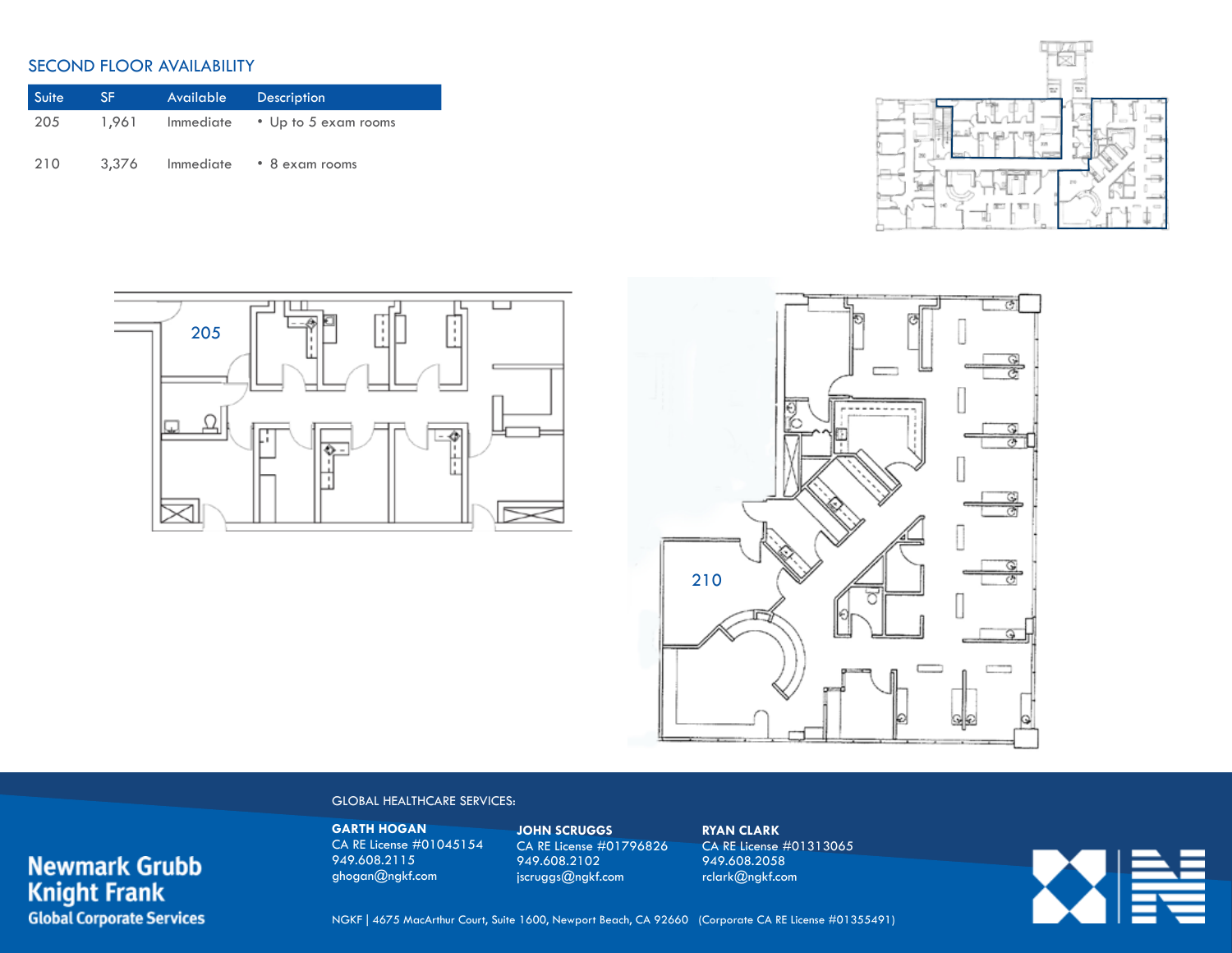





**Newmark Grubb** 

**Global Corporate Services** 

**Knight Frank** 



### GLOBAL HEALTHCARE SERVICES:

**GARTH HOGAN** CA RE License #01045154 949.608.2115 ghogan@ngkf.com

**JOHN SCRUGGS** CA RE License #01796826 949.608.2102 jscruggs@ngkf.com

**RYAN CLARK** CA RE License #01313065 949.608.2058 rclark@ngkf.com